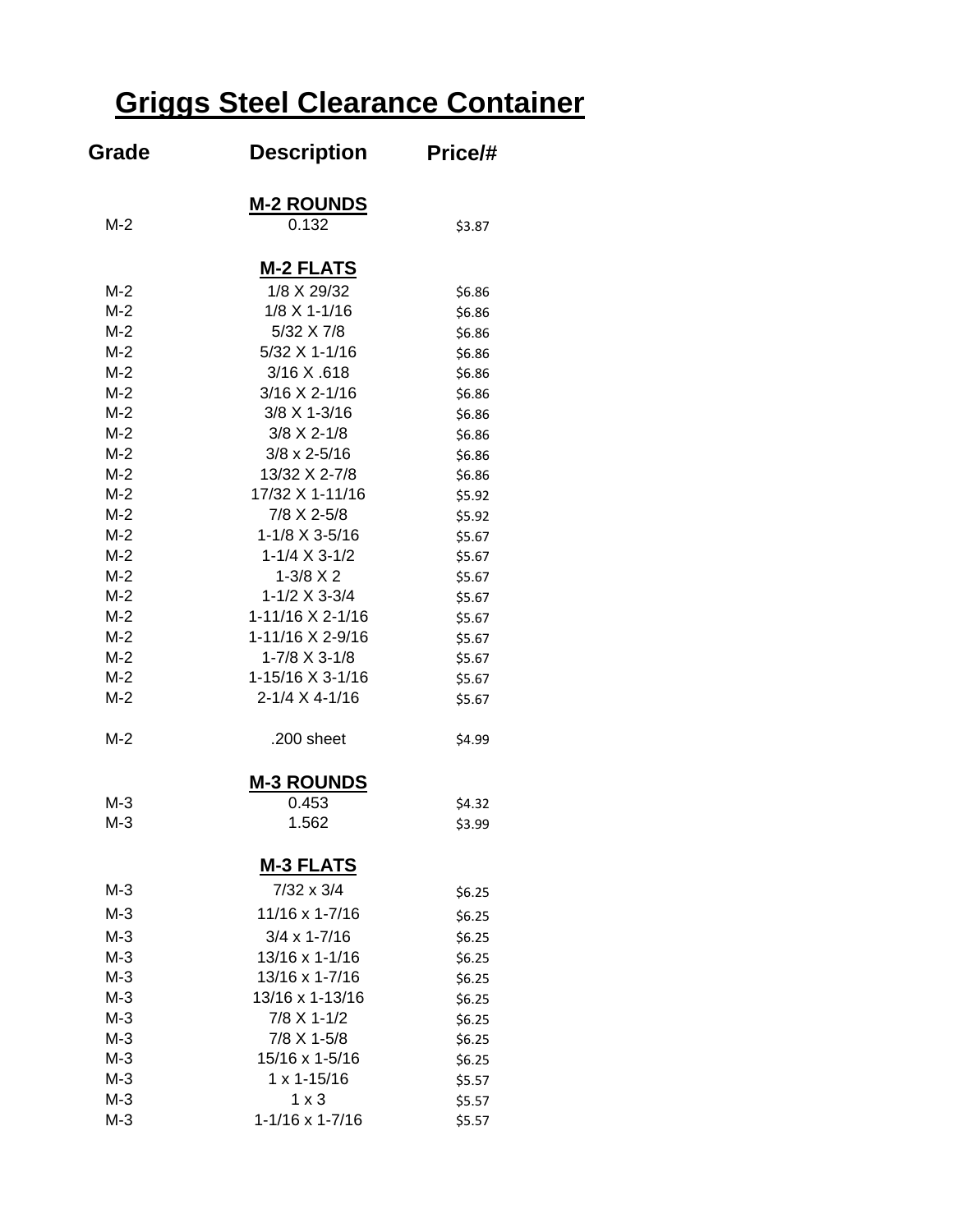| $1 - 1/4 \times 1 - 3/8$  | \$5.57 |
|---------------------------|--------|
| $1 - 3/8 \times 2 - 1/16$ | \$5.57 |
| $1-3/8 \times 2-1/4$      | \$5.57 |
| $1 - 3/8 \times 3$        | \$5.57 |
| 1-11/16 x 1-13/16         | \$5.57 |
| $1-3/4 \times 2-1/16$     | \$5.57 |
| 1-13/16 square            | \$5.57 |
| $1 - 7/8 \times 2 - 1/8$  | \$5.57 |
| 1-7/8 X 2-5/8             | \$5.57 |
| 1-15/16 x 2-5/8           | \$5.57 |
| $2 \times 2 - 1/8$        | \$5.57 |
| $2-1/8$ square            | \$5.57 |
| 2-1/8 X 2-1/4             | \$5.57 |
| $2 - 1/8 \times 2 - 5/8$  | \$5.57 |
| $2 - 3/16 \times 4 - 5/8$ | \$5.57 |
| 2-1/4 X 3-5/16            | \$5.57 |
|                           |        |

## **M-4 ROUNDS**

| $M-4$ | 0.093 | \$8.95 |
|-------|-------|--------|
| M-4   | 0.109 | \$8.95 |
| $M-4$ | 0.118 | \$8.95 |
| M-4   | 0.125 | \$7.95 |
| $M-4$ | 0.156 | \$7.95 |
| $M-4$ | 0.203 | \$7.95 |
| M-4   | 0.312 | \$7.95 |

## **M-4 FLATS**

| M-4 | 7/16 X 7/8              | \$8.52 |
|-----|-------------------------|--------|
| M-4 | $15/16 \times 2 - 1/16$ | \$7.95 |

## **M-7 ROUNDS**

| M-7 | 0.136 | \$3.65 |
|-----|-------|--------|
| M-7 | 0.387 | \$3.65 |
| M-7 | 0.484 | \$3.65 |
| M-7 | 0.734 | \$3.65 |
| M-7 | 0.875 | \$3.65 |
| M-7 | 1.218 | \$3.29 |
| M-7 | 1.250 | \$3.29 |
| M-7 | 1.343 | \$3.29 |
| M-7 | 1.390 | \$3.29 |
| M-7 | 2.187 | \$3.29 |

## **M-42 FLATS**

| M-42 | 5/32 X 1-1/4         | \$7.86 |
|------|----------------------|--------|
| M-42 | $7/32 \times 3/4$    | \$7.86 |
| M-42 | $3/8 \times 11/16$   | \$7.86 |
| M-42 | $3/8$ X 1-3/16       | \$7.86 |
| M-42 | $11/16 \times 1-3/4$ | \$6.99 |
| M-42 | 23/32 x 1-9/16       | \$6.99 |
| M-42 | $3/4 \times 1 - 3/4$ | \$6.99 |